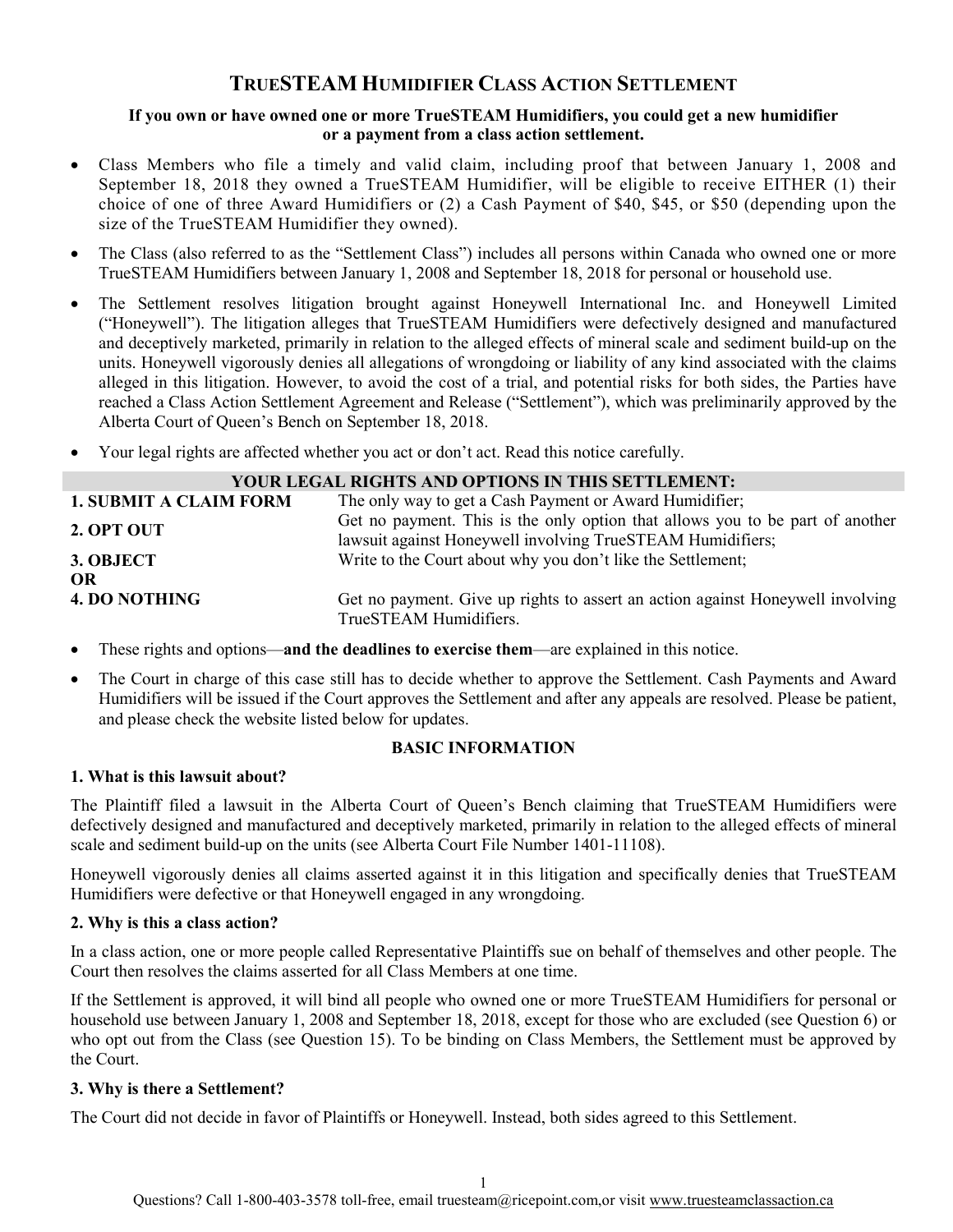This way, both sides avoid the potential risks and cost of a trial, and the Class Members who timely submit a claim supported by sufficient proof that they owned a TrueSTEAM Humidifier between January 1, 2008 and September 18, 2018 (see Questions 11 and 12) will get compensation without having to commit to a full trial. The Class Representatives and counsel for the Class ("Class Counsel") believe the Settlement is best for all Class Members considering the risks of going forward to trial.

# **WHO IS IN THE SETTLEMENT?**

# **4. How do I know if I am part of the Settlement?**

You are a Class Member for purposes of the Settlement if you are within Canada and owned one or more TrueSTEAM Humidifiers during the period between January 1, 2008 and September 18, 2018 for personal or household use.

However, excluded from this Settlement Class are the persons and entities listed in Question 6 below.

## **5. If I previously settled my TrueSTEAM Humidifier claim with Honeywell, am I included?**

Maybe. All Persons who have previously settled or otherwise resolved claims against Honeywell arising out of or in connection with a TrueSTEAM Humidifier may be excluded to the extent of the resolution of those claims and as specified in any applicable settlement agreement or release.

### **6. Are there exceptions to being included?**

The following categories of people are not included in the Class even if they owned a TrueSTEAM Humidifier between January 1, 2008 and September 18, 2018:

- (a) Honeywell, any entity in which Honeywell has a controlling interest, and its legal representatives, officers, directors, employees, assigns and successors;
- (b) Any Person that purchased the TrueSTEAM Humidifier(s) for resale, including retailers, wholesalers, distributors, and HVAC contractors/installers;
- (c) All Persons who timely and validly opt out of the Settlement Class; and
- (d) All Persons who have previously settled or otherwise resolved claims against Honeywell arising out of or in connection with a TrueSTEAM Humidifier, to the extent of the resolution of those claims and as specified in any applicable settlement agreement or release.

### **7. I'm still not sure if I'm included.**

If you are still not sure whether you are eligible to submit a claim, you can call 1-800-403-3578, email truesteam@ricepoint.com, or visit [www.truesteamclassaction.ca](http://www.truesteamclassaction.ca/) for more information.

# **THE SETTLEMENT BENEFITS—WHAT YOU GET**

### **8. What does the Settlement provide?**

While disputing liability, Honeywell has agreed to settle this matter by providing all Class Members who file a timely and valid Claim Form, including sufficient proof to establish that they owned a TrueSTEAM Humidifier between January 1, 2008 and September 18, 2018, with the Class Member's choice of EITHER (1) an Award Humidifier or (2) a Cash Payment of between \$40 and \$50, depending upon the size of the TrueSTEAM Humidifier that the Class Member owned.

*Please Note*: Class Members who owned more than one TrueSTEAM Humidifier between January 1, 2008 and September 18, 2018 may file a separate Claim Form for each TrueSTEAM Humidifier they owned. However, Class Members may not file separate, additional Claim Forms for Warranty Replacements (*i.e*., TrueSTEAM Humidifiers provided pursuant to the TrueSTEAM Limited Warranty to replace a previously installed TrueSTEAM Humidifier). For purposes of this Settlement, all Warranty Replacements should be treated as one and the same with the original TrueSTEAM Humidifier they replaced. To illustrate, if a Class Member purchased a TrueSTEAM Humidifier in 2010, and that unit was replaced pursuant to the TrueSTEAM Limited Warranty in 2012, both the original 2010 unit and the 2012 Warranty Replacement count together as a single unit eligible for benefits under this Settlement, for which only one Claim Form may be submitted.

Please visit the FAQs section of the Settlement Website if you have questions about filling out a Claim Form for a unit that has been replaced by a Warranty Replacement.

Claim Forms will be processed in the order received, and once a Claim Form has been honored for a particular TrueSTEAM Humidifier, there will be no further benefits issued for that particular TrueSTEAM Humidifier under this Settlement.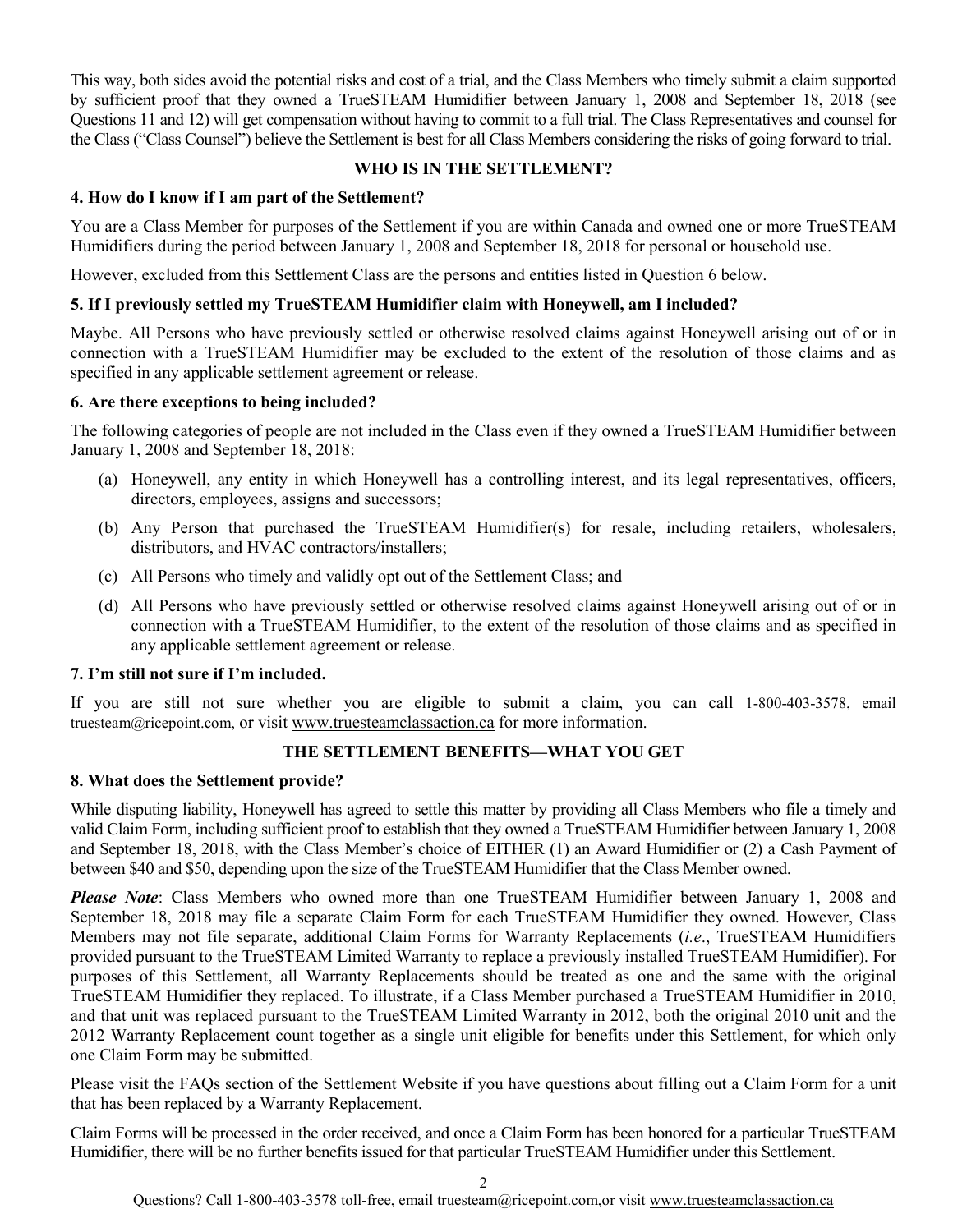# **9. Award Humidifier Option.**

Claimants electing an Award Humidifier may choose between ONE of the following:

- Honeywell Steam Humidifier model HM609,
- Honeywell Steam Humidifier model HM612, or
- Honeywell Advanced Electrode Humidifier model HM750.

Claimants may elect an Award Humidifier of a larger size/capacity than the TrueSTEAM Humidifier the Claimant owned between January 1, 2008 and September 18, 2018. Reverse osmosis water filtration kits will be included with all Honeywell Steam Award Humidifiers.

Claimants must attest on the Claim Form that any Award Humidifier will be installed by a trained, experienced HVAC technician. Claimants electing the Award Humidifier option will be responsible for any installation labor costs charged by their HVAC technician and any other incidental expenses associated with the Award Humidifier. The Settlement Website hosted by the Settlement Administrator at [www.truesteamclassaction.ca](http://www.truesteamclassaction.ca/) contains information regarding the installation requirements applicable to each type of Award Humidifier. Claimants should review this installation information in consultation with their HVAC technician in selecting the appropriate model.

*Please Note*: In the event any of the above-listed Award Humidifier models are no longer available at the time Award Humidifiers are shipped to Claimants, Honeywell will substitute the most equivalent model available at that time.

# **10. Cash Payment Option.**

Instead of an Award Humidifier, Claimants may select the following Cash Payment, depending on the size of the TrueSTEAM Humidifier they owned between January 1, 2008 and September 18, 2018:

- \$40 (for TrueSTEAM 6-gallon Humidifiers, model HM506);
- \$45 (for TrueSTEAM 9-gallon Humidifiers, model HM509); or
- \$50 (for TrueSTEAM 12-gallon Humidifiers, model HM512).

# **HOW YOU GET BENEFITS—SUBMITTING A CLAIM**

# **11. How can I get an Award Humidifier or Cash Payment?**

To qualify, you must submit a Claim Form signed by you, along with any required supporting documents, which are described in Question 12 below and in the Claim Form.

Claim Forms and instructions for submitting them are available at [www.truesteamclassaction.ca.](http://www.truesteamclassaction.ca/) Claim Forms and instructions for completing them can also be obtained by calling 1-800-403-3578 or emailing truesteam@ricepoint.com.

Read the instructions carefully, complete the Claim Form, include all the documents it asks for, sign it and submit it with the supporting documents postmarked no later than March 18, 2019, as explained in the Claim Form instructions.

# **12. What supporting documents am I required to submit with my Claim Form?**

To establish eligibility for either a Cash Payment or Award Humidifier, you must submit one of the following with your Claim Form:

- A photograph of the side label on your TrueSTEAM Humidifier, which displays the bar code and serial number (see diagram on Claim Form);
- A receipt or invoice reflecting the purchase of your TrueSTEAM Humidifier; or
- Records of the installation, maintenance, service or repair of your TrueSTEAM Humidifier, which contain your name and/or address.

# **13. When would I get my Award Humidifier or Cash Payment?**

The Court will hold a hearing at 10:00 a.m. on January 11, 2019 to decide whether to grant final approval to the Settlement (the "Final Approval Hearing"). If the judge approves the Settlement, any objecting Class Member has the right to file an appeal. Award Humidifiers and Cash Payments will be issued under the Settlement only after any appeals have been resolved in favor of the Settlement. Please be patient.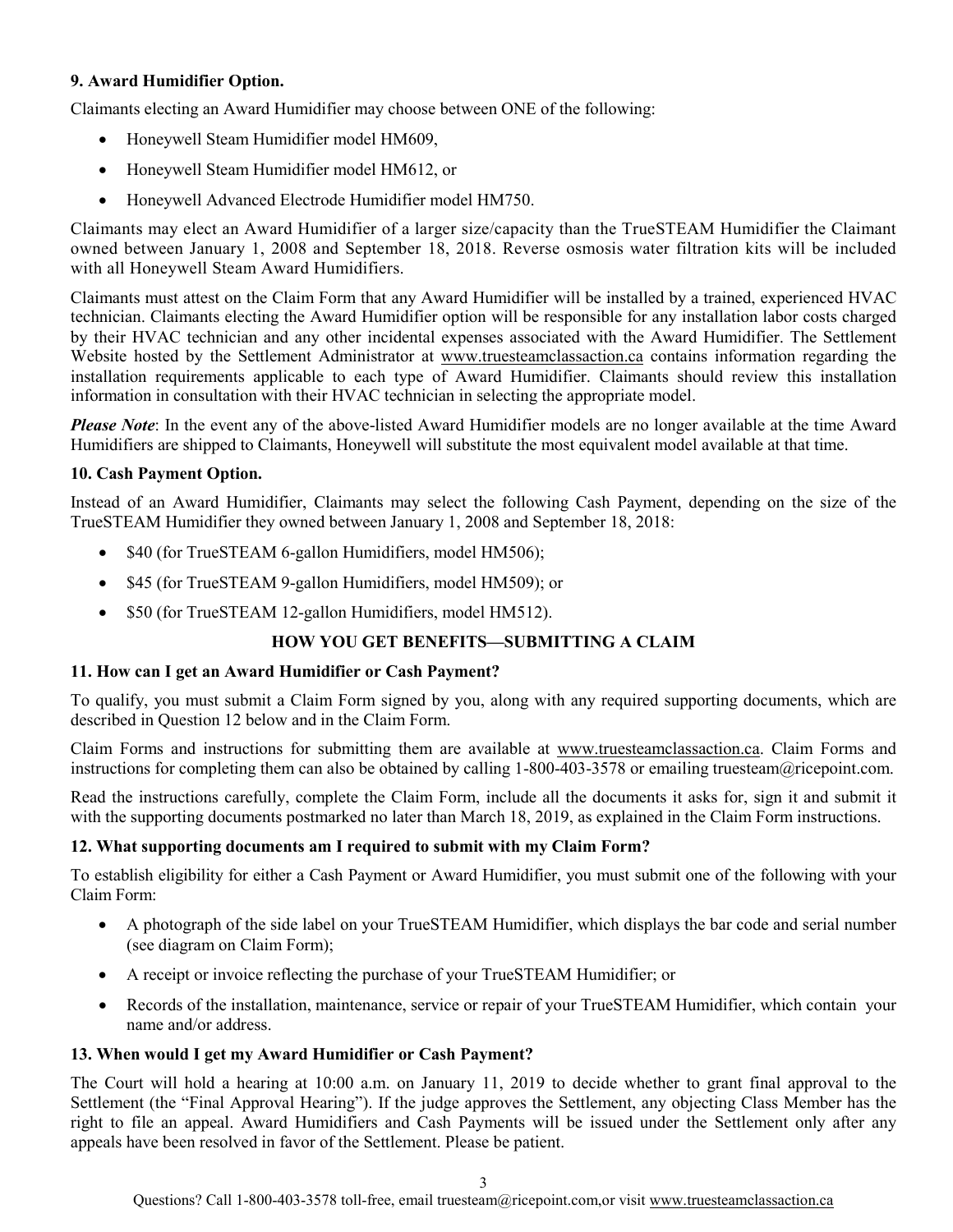### **14. What am I giving up to stay in the Class?**

Unless you opt out, you are a member of the Settlement Class, and that means that you cannot sue, continue to sue, or be part of any other lawsuit concerning Honeywell or other Released Parties related to TrueSTEAM Humidifiers. Personal injury claims are excluded. The Released Parties are: Honeywell and its administrators, insurers, reinsurers, agents, firms, parent companies/corporations, sister companies/corporations, subsidiaries, and affiliates; and all of the foregoing persons' or entities' respective predecessors, successors, assigns, and present and former officers, directors, shareholders, employees, agents, attorneys, and representatives.

Staying in the Class means that you will have the right to submit a Claim Form, and will also mean that you release all claims against the Released Parties that were or could have been asserted in this lawsuit or related lawsuits, or that assert fraud in the inducement of the Settlement Agreement, or are otherwise based on, on account of, or related to TrueSTEAM Humidifiers. Personal injury claims are excluded. Staying in the Class also means that all of the Court's orders will apply to you and legally bind you.

In addition, regardless of whether you submit a Claim Form, if you remain in the Class and either (i) still own a TrueSTEAM Humidifier, or (ii) elect to receive an Award Humidifier pursuant to this Settlement, you will retain certain rights under the TrueSTEAM Limited Warranty for the remainder of your Original Warranty Period, as specified in Section V of the Settlement Agreement (available at [www.truesteamclassaction.ca,](http://www.truesteamclassaction.ca/) by emailing [truesteam@ricepoint.com,](mailto:truesteam@ricepoint.com) or by calling 1-800-403-3578).

# **OPTING OUT OF THE SETTLEMENT**

If you don't want to submit a Claim Form to receive an Award Humidifier or Cash Payment, and you want to keep the right to sue or continue to sue Honeywell (or any of the other Released Parties) in the future about a TrueSTEAM Humidifier then you must take steps to remove yourself from the Class. This process is sometimes called "opting out" of the Settlement Class. Failure to submit a Claim Form does not itself exclude you from the Class. Unless you opt out of the Class pursuant to the instructions below, you will remain a Class Member for purposes of this Settlement and will be bound by the releases and all the Court's orders as described under Question 14.

# **15. How do I get out of the Settlement?**

To opt out of the Settlement, you must send a letter by mail saying clearly that you want to opt out and why. Be sure to include the case name and number, (*Tremblay v. Honeywell,* Alberta Court File No. 1401-11108), your name, address, telephone number, and your signature. You must mail your request postmarked no later than December 11, 2018 to Siskinds LLP at:

> Siskinds LLP 100 Lombard Street, Suite 302 Toronto, Ontario M5C 1M3

> > Attention: Alex Dimson

You cannot opt out by phone or by email. If you ask to opt out, you will not get an Award Humidifier or Cash Payment and you cannot object to the Settlement. You will not be legally bound by anything that happens in this litigation. You may be able to sue (or continue to sue) Honeywell (or the other Released Parties) in the future, after the Settlement is finally approved.

# **16. If I don't opt out, can I sue Honeywell for the same thing later?**

No. Unless you opt out, you give up any right to sue Honeywell and the other Released Parties for claims related to a TrueSTEAM Humidifier, except for personal injury claims. If you have a pending lawsuit, speak to your lawyer in that lawsuit immediately.

Remember, the exclusion deadline is December 11, 2018.

# **17. If I opt out, can I get an Award Humidifier or Cash Payment from this Settlement?**

No. If you opt out, do not send in a Claim Form to ask for any benefits from this Settlement.

However, you may be able to sue, continue to sue, or be part of a different lawsuit against Honeywell in the future.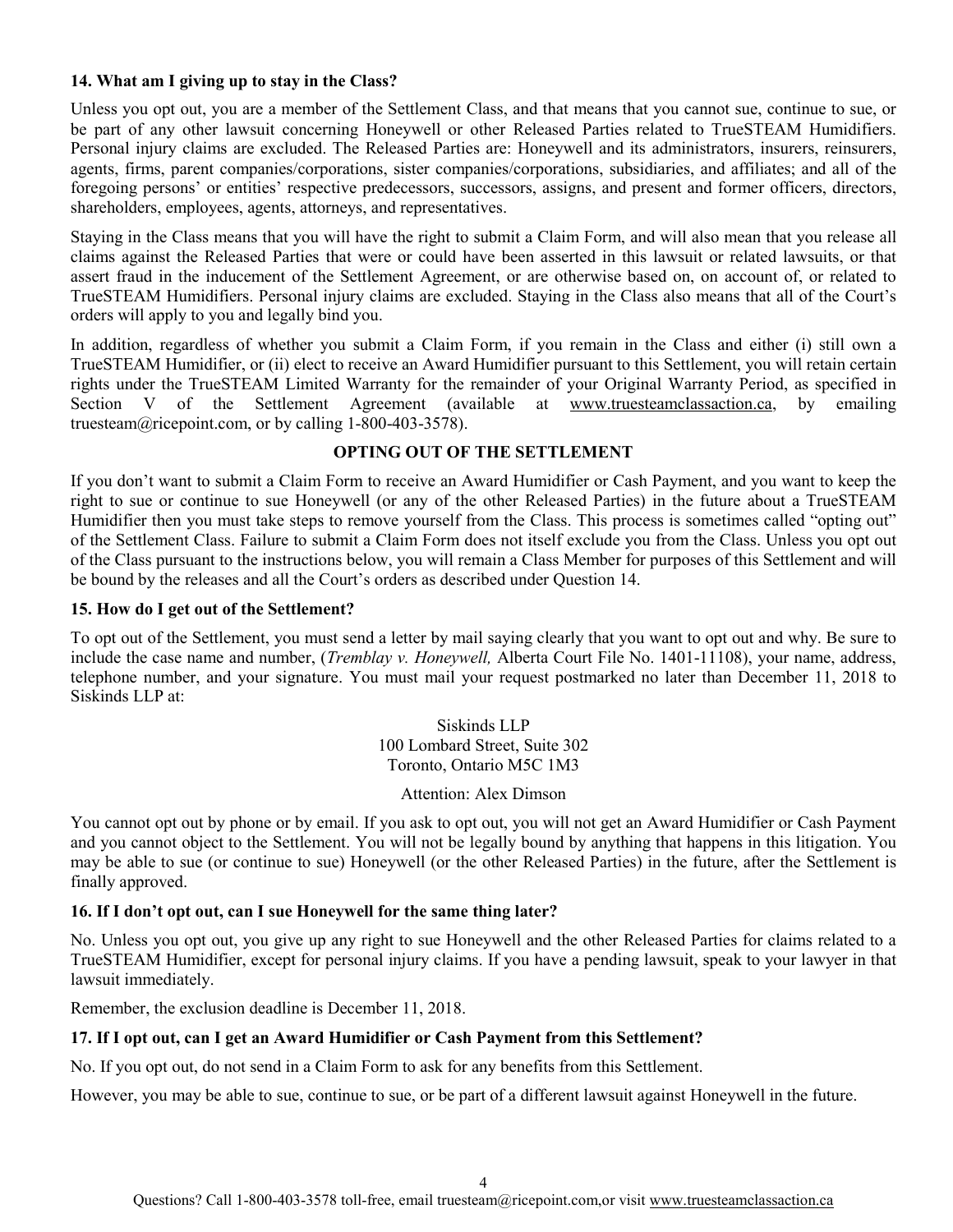## **THE LAWYERS REPRESENTING YOU**

### **18. Do I have a lawyer in this case?**

The Class is represented by Siskinds LLP and Guardian Law Group LLP. You will not be charged for these lawyers. If you want to be represented by your own lawyer, you may hire one at your own expense.

### **19. How will the lawyers and other expenses be paid?**

Class Counsel will ask the Court for an award of attorneys' fees and expenses that will not exceed \$150,000, inclusive of disbursements and applicable taxes.

The amount of attorneys' fees and expenses awarded by the Court will neither reduce any of the benefits available to the Class if the full amount is awarded, nor increase the benefits available to the class if a lesser amount is awarded.

### **OBJECTING TO THE SETTLEMENT**

If you are a Class Member and do not opt out, you can tell the Court that you don't agree with the Settlement, or some part of it, and request that the Settlement not be approved.

### **20. How do I tell the Court that I don't like the Settlement?**

As a Class Member you have the right to object to this Settlement and you can provide the Court with the reasons why you think the Court should not approve it. The Court will consider your views. To be effective, any objection to the Settlement must be made pursuant to the Objection Form enclosed with the Class Notice, in writing, sent to the Siskinds LLP as detailed below, and must include:

- (i) the full caption of this case, *Tremblay v. Honeywell,* Alberta Court File No. 1401-11108;
- (ii) your full name, current address and telephone number;
- (iii) documentary proof that you owned a TrueSTEAM Humidifier between January 1, 2008 and September 18, 2018 in accordance with Question 12 above;
- (iv) all of your objections, the reasons for the objections, and any and all supporting papers, including, without limitation, all briefs, written evidence, and declarations; and
- (v) your signature and a declaration, with language similar to that included in the Claim Form, that you owned at least one TrueSTEAM Humidifier between January 1, 2008 and September 18, 2018. If you are represented by counsel, the objection must also be signed by the attorney who represents you.

You must mail your written objection to Siskinds LLP at:

Siskinds LLP 100 Lombard Street, Suite 302 Toronto, Ontario M5C 1M3

Attention: Alex Dimson

postmarked no later than December 11, 2018.

# **21. What is the difference between objecting and opting out?**

Objecting is remaining a member of the Settlement Class but telling the Court that you do not like something about the Settlement. You can object only if you stay in the Class.

Opting out is telling the Court that you do not want to be part of the Class. If you opt out, you have no basis to object because the case no longer affects you.

# **THE COURT'S FINAL APPROVAL HEARING**

The Court will hold a hearing to decide whether to give the Settlement Final Approval. You may attend personally or through your own lawyer, at your own expense, and you may ask to speak, but you don't have to do either.